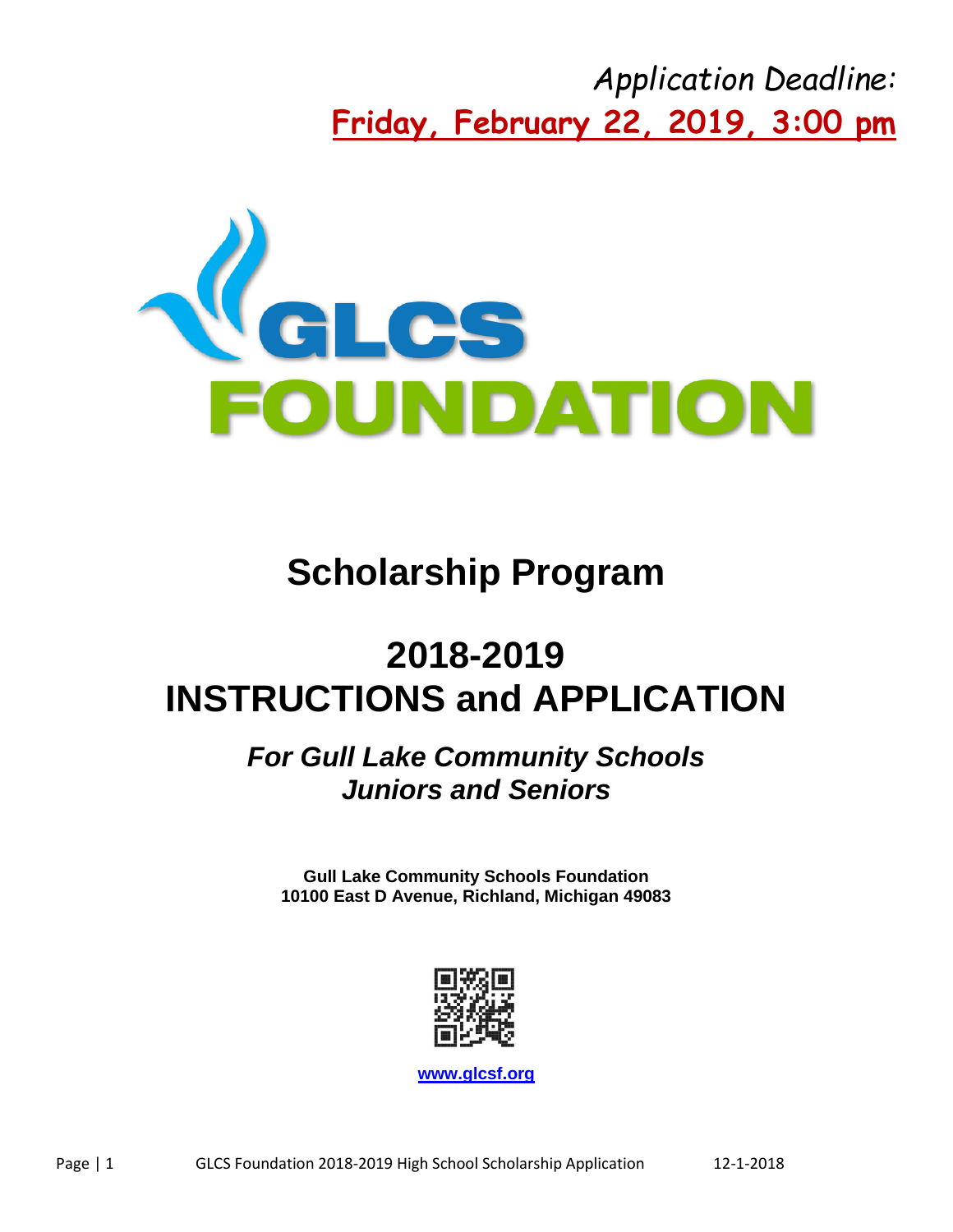## **General Instructions**

*GLCS Foundation high school scholarship application deadline:*

## **Friday, February 22, 2019, 3:00 pm**

## *Completed applications with all required materials attached must be submitted to the Gull Lake High School Guidance Office.*

- **Each scholarship has individual criteria and application requirements.**
- **Applications are available on our website: [www.glcsf.org.](http://www.glcsf.org/)**
- **You may apply for multiple scholarships.**

#### *A separate application must be submitted for each scholarship for which you apply.*

#### **Instructions for each entire application (Check the requirements for each specific scholarship as they vary.)**

Please staple the required pieces of your application *in this order*:

- Completed scholarship cover page
- Completed scholarship application
- □ Letter of recommendation (if required)
- Additional letter of recommendation (if second letter of recommendation is required)
- **Personal essay (if required)**

#### **Instructions for the Scholarship Cover Page (page 3 of the application)**

- $\Box$  Attach a completed scholarship cover page to the front of each and every completed scholarship application.
- $\Box$  Mark the box next to the individual scholarship for which you are applying.

#### **Instructions for the Scholarship Application (pages 4-6 of the application)**

- $\Box$  You may apply for multiple scholarships. Submit a separate scholarship application for each scholarship for which you apply.
- $\Box$  Complete the scholarship application in its entirety.
- $\Box$  You may photocopy your completed scholarship application for each scholarship for which you apply, however, sign each application.
- Do not include resumes with your application.
- $\Box$  Type or print legibly in ink on all application materials.

#### **Instructions for the Recommendation Form and Letters of Recommendation (page 7 of the application)**

- □ Read the application instructions section for each scholarship for which you apply to determine if the application requires a letter of recommendation.
- Please be sure to request recommendation letters **at least two weeks prior to the Friday, February 23, 2018** application deadline.
- $\Box$  You may make as many photocopies of the form as needed.
- $\Box$  You are responsible to submit the letter(s) of recommendation with your application(s).

#### **Instructions for your Essay**

- Check the requirements of each scholarship for which you apply. If an essay is required, it is important to *write your essay for the specific scholarship for which you are applying.*
- **All essays must be typewritten.**
- A brief essay is generally under 500 words.

#### **Questions?** Check with your Guidance Counselor.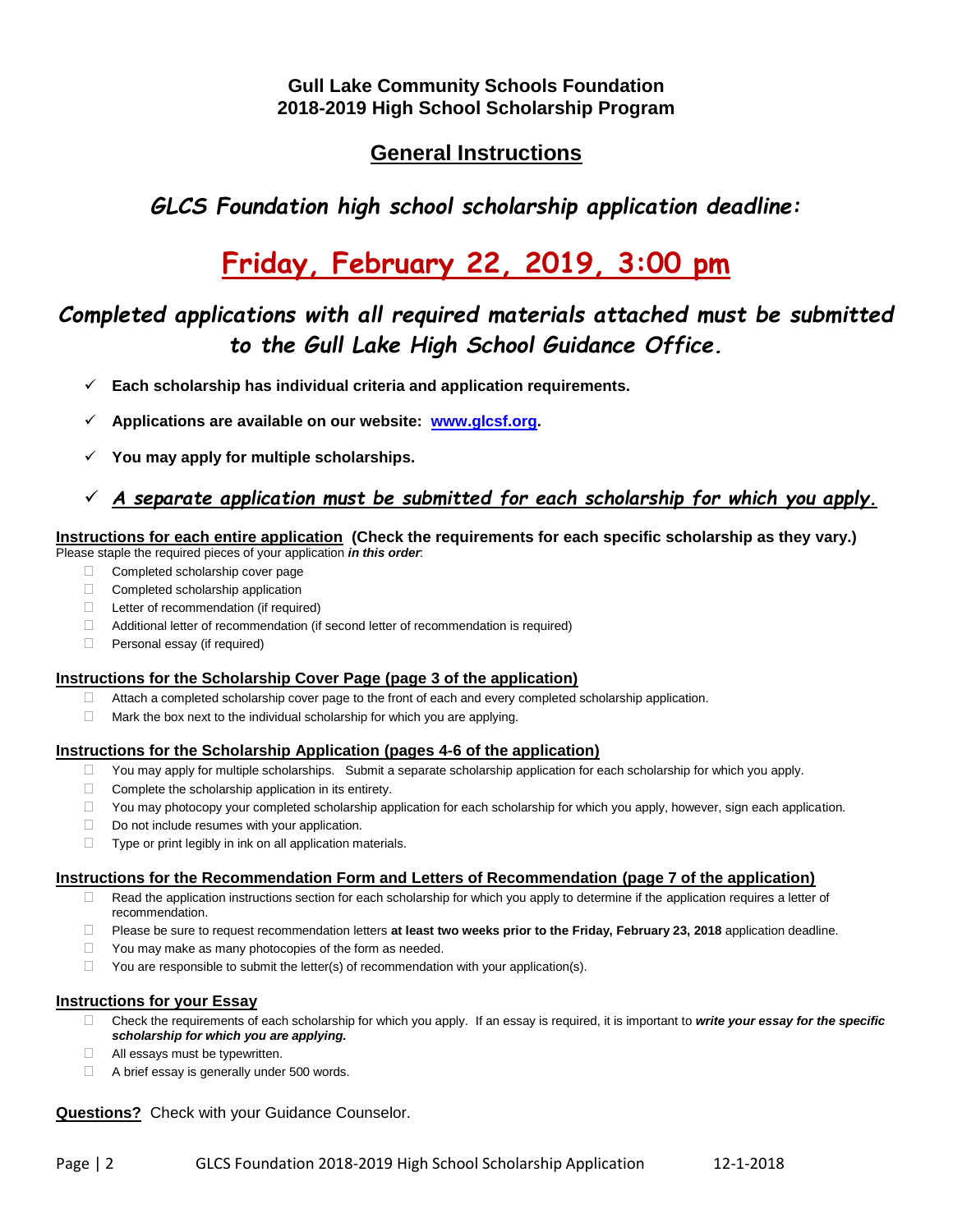### **Application Cover Page**

#### **Name of Applicant \_\_\_\_\_\_\_\_\_\_\_\_\_\_\_\_\_\_\_\_\_\_\_\_\_\_\_\_\_\_\_\_\_\_\_\_\_\_\_\_\_\_\_\_\_\_\_\_\_\_\_\_\_\_\_\_\_\_\_\_\_\_\_\_**

- Please check **only** the box for the GLCS Foundation Scholarship Application attached.
- $\checkmark$  You may apply for multiple scholarships, however, a separate application must be submitted for each scholarship for which you apply.
- **Michael Bailey Memorial Scholarship**
- **Laurie Makin Cartwright Memorial Scholarship**
- **Coca-Cola Healthy Lifestyle Scholarship**
- **Tom Collins Memorial Scholarship**
- **Friends of the Gull Lake Community Schools Foundation Scholarship**
- **Fry Family Scholarship**
- **James W. and Thelma Garside Scholarship**
- **Gull Lake Area Community Volunteers – Men's Group Scholarship**
- **Gull Lake Area Community Volunteers – Women's Group Scholarship**
- **Gull Lake Area Rotary Club Scholarship**
- **Gull Lake Education Association Scholarship**
- **Gull Lake Education Association Pathway Scholarship**
- **Gull Lake Education Association Pekkarinen Scholarship**
- **Marv Hope Memorial – Gull Lake Area Rotary Club Scholarship**
- **Lee Kermit Scholarship**
- **Ladies of the Lake Scholarship**
- **Jason Morse Memorial Scholarship**
- **Parker Hannifin Engineering Scholarship**
- **Mathew Paulose Memorial Scholarship**
- **Pelletier Scholarship**
- **Richland /Gull Lake Area Lions Club - Kay Maxson Memorial Scholarship**
- **The First Responders: Sergeant Collin J. Rose Memorial Scholarship**
- **Mitchell J. Rossen Memorial Scholarship**
- **Darl Scott Golf Industry Scholarship**
- **Robert W. Smith Memorial Scholarship**
- **Warrior CPR Scholarship**
- **Jack Weber Memorial Scholarship**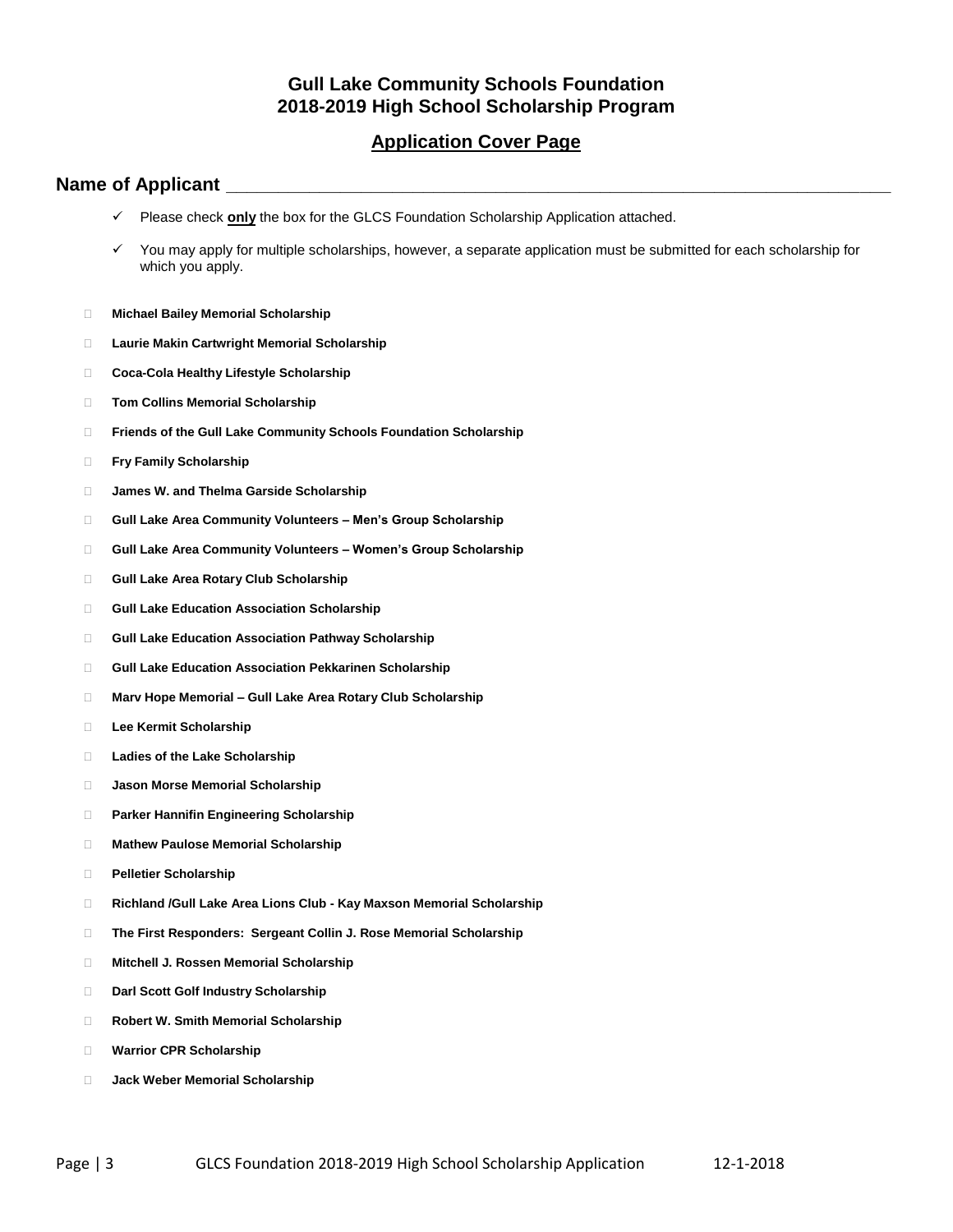## **Application**

| <b>APPLICANT INFORMATION</b>                                                           |
|----------------------------------------------------------------------------------------|
|                                                                                        |
|                                                                                        |
|                                                                                        |
|                                                                                        |
|                                                                                        |
|                                                                                        |
|                                                                                        |
| <b>FAMILY INFORMATION (This information will be used to determine financial need.)</b> |
|                                                                                        |
|                                                                                        |
|                                                                                        |
|                                                                                        |
|                                                                                        |
|                                                                                        |
|                                                                                        |
|                                                                                        |
|                                                                                        |
|                                                                                        |
|                                                                                        |
|                                                                                        |
| Check if applicable: Father deceased______ Mother deceased_____ Parents divorced_____  |
|                                                                                        |
|                                                                                        |
| Number of immediate family members in college next fall__________                      |

Page | 4 GLCS Foundation 2018-2019 High School Scholarship Application 12-1-2018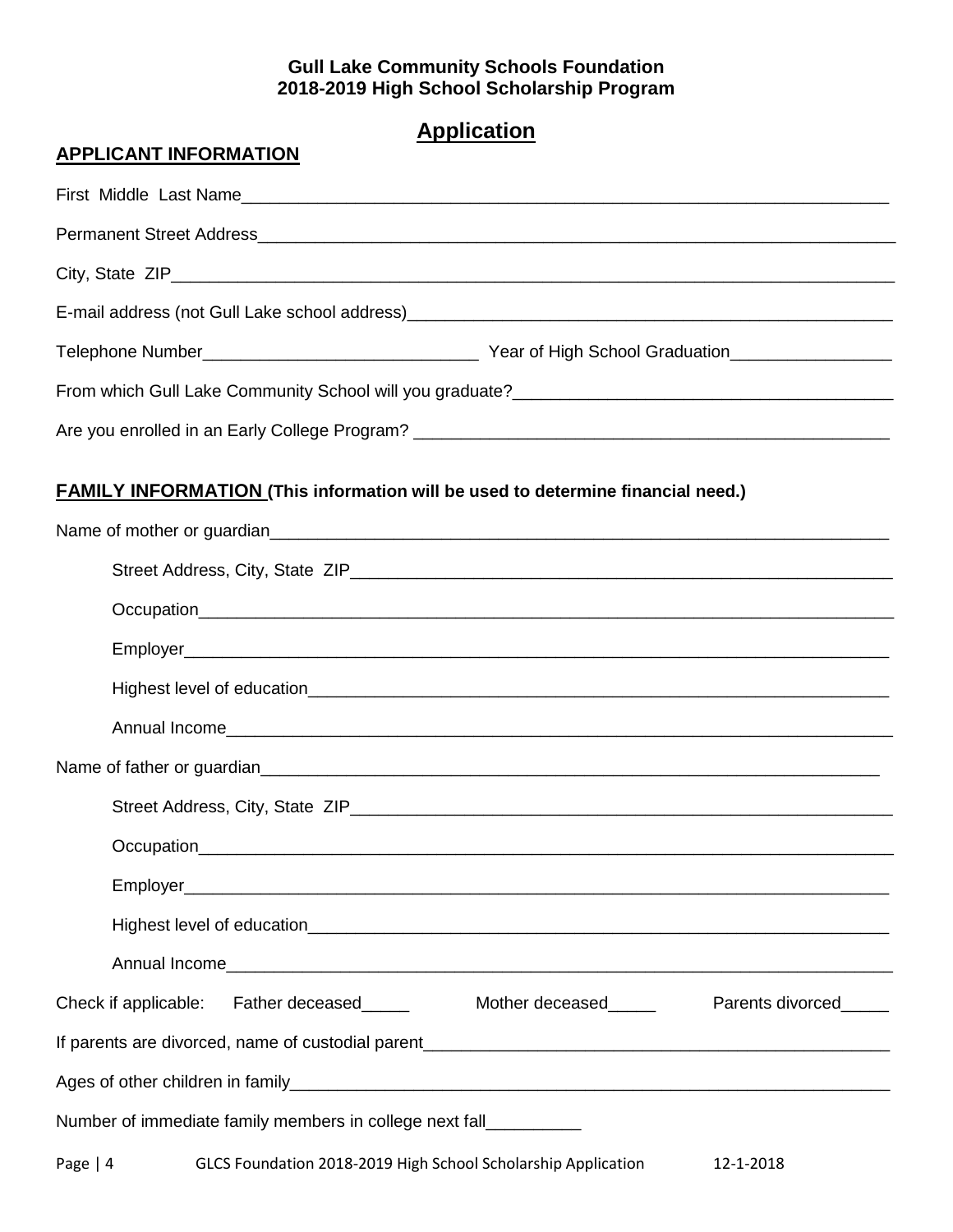### **POST-SECONDARY PLANS**

List the colleges, universities, and schools to which you have applied and indicate those to which you have been accepted.

|                                                                  | Location__________________________________ | Accepted Pending |  |
|------------------------------------------------------------------|--------------------------------------------|------------------|--|
|                                                                  |                                            | Accepted Pending |  |
|                                                                  |                                            |                  |  |
| If a decision has been made, which school do you plan to attend? |                                            |                  |  |
|                                                                  |                                            |                  |  |
| Circle one: Full-time Student  Part-time Student                 |                                            |                  |  |
| If part-time, approximate number of credits per semester         |                                            |                  |  |

## **SCHOOL ACTIVITIES (Clubs, Sports, Band, Performing Arts, etc.)**

| <b>Organization</b> | <b>Activity</b> | # of years of<br>involvement | Leadership roles or recognition |
|---------------------|-----------------|------------------------------|---------------------------------|
|                     |                 |                              |                                 |
|                     |                 |                              |                                 |
|                     |                 |                              |                                 |
|                     |                 |                              |                                 |
|                     |                 |                              |                                 |
|                     |                 |                              |                                 |
|                     |                 |                              |                                 |
|                     |                 |                              |                                 |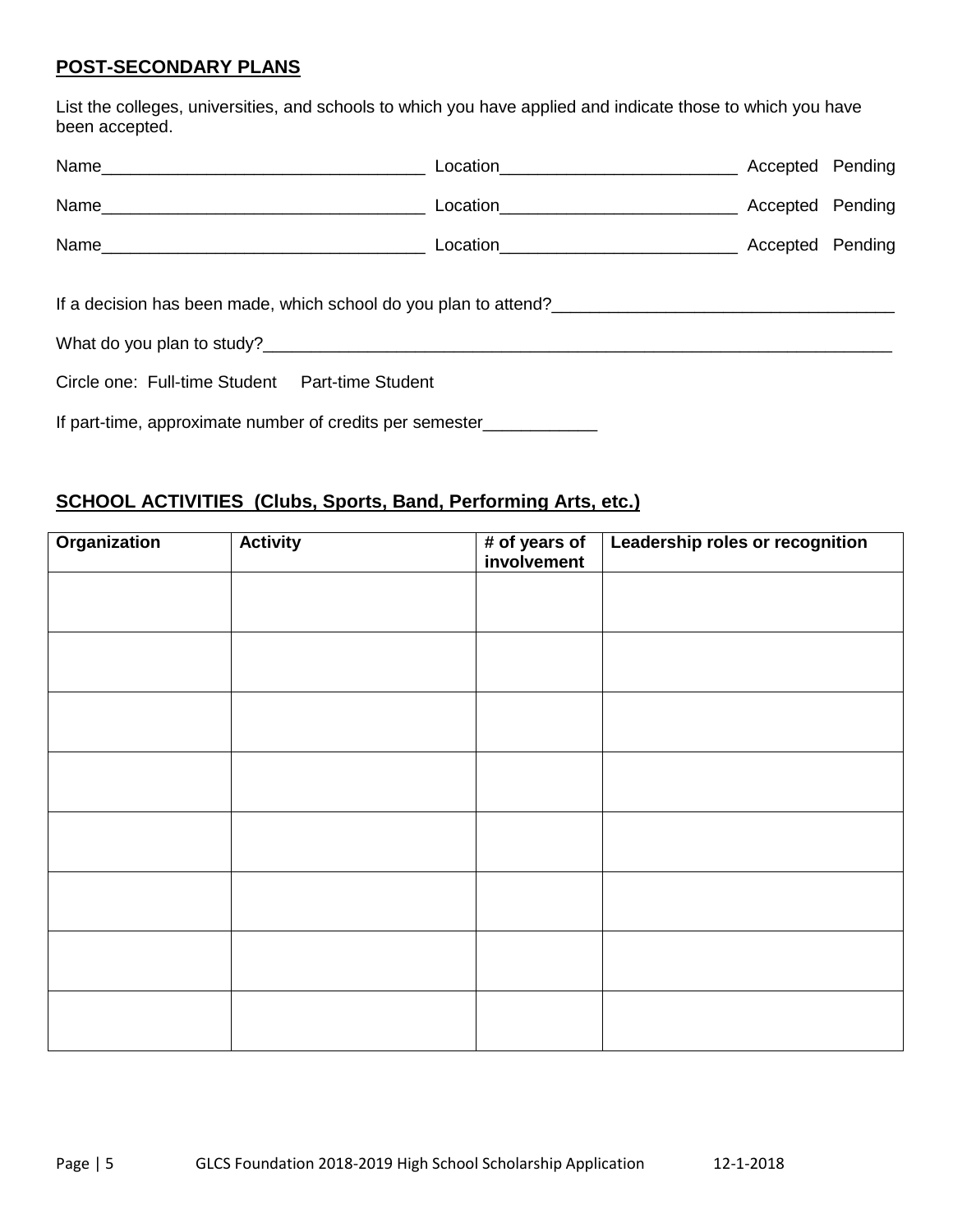## **ACTIVITIES OUTSIDE OF SCHOOL (Community, Church, etc.)**

| <b>Organization</b> | <b>Activity</b> | # of Years of<br>Involvement | <b>Leadership Roles or Recognition</b> |
|---------------------|-----------------|------------------------------|----------------------------------------|
|                     |                 |                              |                                        |
|                     |                 |                              |                                        |
|                     |                 |                              |                                        |
|                     |                 |                              |                                        |
|                     |                 |                              |                                        |
|                     |                 |                              |                                        |
|                     |                 |                              |                                        |
|                     |                 |                              |                                        |

#### **WORK EXPERIENCE**

| <b>Employer</b> | <b>Responsibilities</b> | Dates of employment | Hours per week |
|-----------------|-------------------------|---------------------|----------------|
|                 |                         |                     |                |
|                 |                         |                     |                |
|                 |                         |                     |                |
|                 |                         |                     |                |
|                 |                         |                     |                |
|                 |                         |                     |                |
|                 |                         |                     |                |
|                 |                         |                     |                |
|                 |                         |                     |                |
|                 |                         |                     |                |
|                 |                         |                     |                |
|                 |                         |                     |                |

## **CERTIFICATION AND AUTHORIZATION**

- I affirm that the information provided on this form is accurate and complete to the best of my knowledge.
- I affirm that I have personally completed this application.
- I authorize the Gull Lake Community Schools staff to release a copy of my high school transcript and my GPA for this application.
- I understand that this application will be shared with the scholarship advisory committee and/or the scholarship sponsor.

\_\_\_\_\_\_\_\_\_\_\_\_\_\_\_\_\_\_\_\_\_\_\_\_\_\_\_\_\_\_\_\_\_\_\_\_\_\_\_\_\_\_\_\_\_\_\_\_\_\_\_\_\_\_\_\_\_\_\_\_\_\_\_\_\_\_\_\_\_\_\_\_\_\_\_\_\_\_\_\_\_\_\_\_\_\_\_\_

\_\_\_\_\_\_\_\_\_\_\_\_\_\_\_\_\_\_\_\_\_\_\_\_\_\_\_\_\_\_\_\_\_\_\_\_\_\_\_\_\_\_\_\_\_\_\_\_\_\_\_\_\_\_\_\_\_\_\_\_\_\_\_\_\_\_\_\_\_\_\_\_\_\_\_\_\_\_\_\_\_\_\_\_\_\_\_\_

Applicant's Name (please print)

Applicant's Signature Date Date Controller and the Date Date Date Date Date